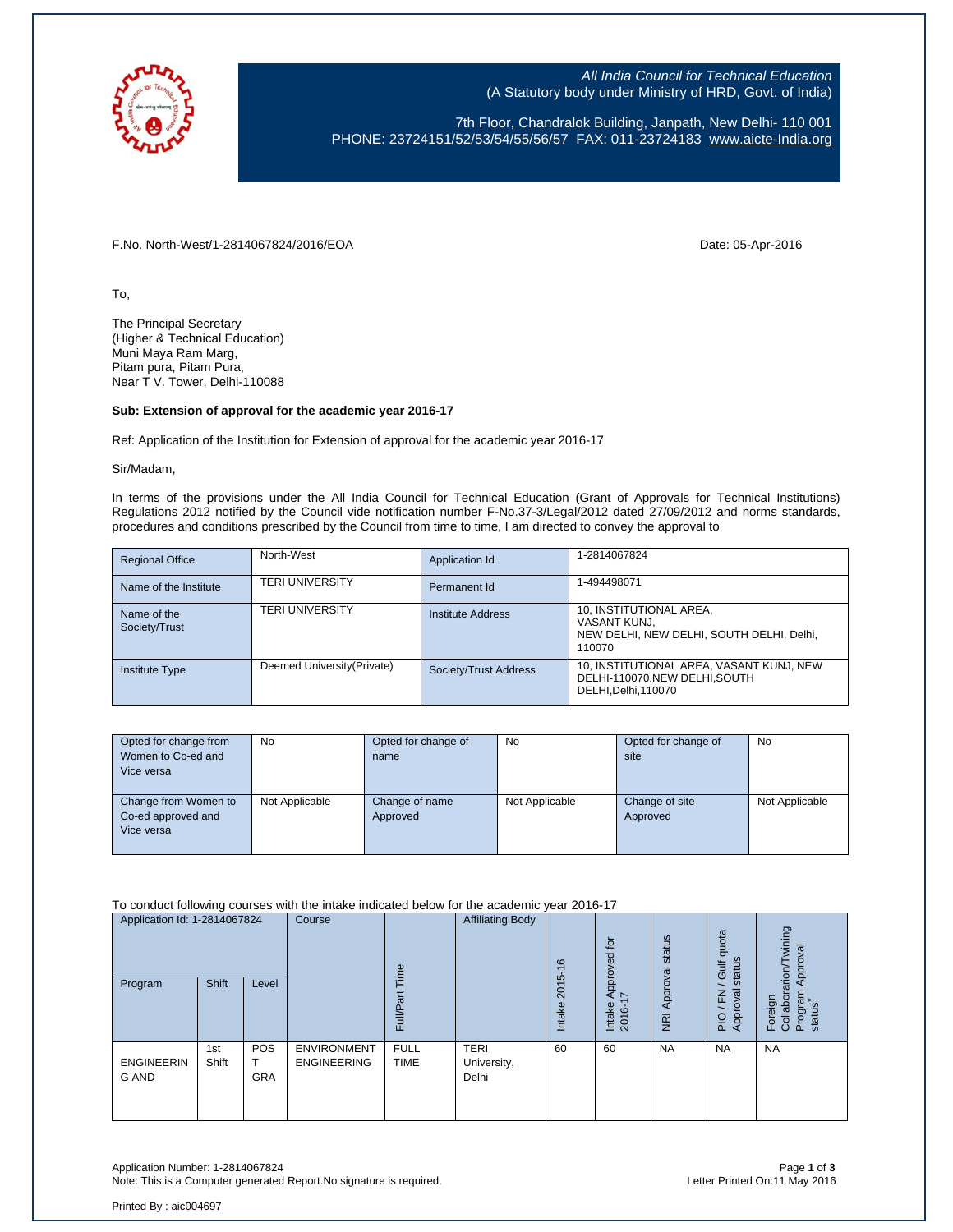

## All India Council for Technical Education (A Statutory body under Ministry of HRD, Govt. of India)

## 7th Floor, Chandralok Building, Janpath, New Delhi- 110 001 PHONE: 23724151/52/53/54/55/56/57 FAX: 011-23724183 [www.aicte-India.org](http://www.aicte-india.org/)

| <b>TECHNOLO</b><br>GY |              | <b>DUA</b><br>TE                      |                               |                            |                                     |    |    |           |           |           |
|-----------------------|--------------|---------------------------------------|-------------------------------|----------------------------|-------------------------------------|----|----|-----------|-----------|-----------|
| MANAGEME<br>NT        | 1st<br>Shift | <b>POS</b><br>GRA<br><b>DUA</b><br>TE | <b>BUSINESS</b><br>MANAGEMENT | <b>FULL</b><br><b>TIME</b> | <b>TERI</b><br>University,<br>Delhi | 60 | 60 | <b>NA</b> | <b>NA</b> | <b>NA</b> |

The above mentioned approval is subject to the condition that TERI UNIVERSITY shall follow and adhere to the Regulations, guidelines and directions issued by AICTE from time to time and the undertaking / affidavit given by the institution along with the application submitted by the institution on portal.

In case of any differences in content in this Computer generated Extension of Approval Letter, the content/information as approved by the Executive Council / General Council as available on the record of AICTE shall be final and binding.

Strict compliance of Anti-Ragging Regulation:- Approval is subject to strict compliance of provisions made in AICTE Regulation notified vide F. No. 37-3/Legal/AICTE/2009 dated July 1, 2009 for Prevention and Prohibition of Ragging in Technical Institutions. In case Institution fails to take adequate steps to Prevent Ragging or fails to act in accordance with AICTE Regulation or fails to punish perpetrators or incidents of Ragging, it will be liable to take any action as defined under clause 9(4) of the said Regulation.

## **Note: Validity of the course details may be verified at www.aicte-india.org**

 **Dr. Avinash S Pant Vice - Chairman, AICTE**

Copy to:

- **1. The Regional Officer,** All India Council for Technical Education Plot No. 1A, 5<sup>th</sup> Floor, DTE(Pb..) Building, Dakshin Mark, Sector 36-A, Chandigarh-160 036
- **2. The Director Of Technical Education,** Delhi
- **3. The Registrar,** TERI University, Delhi
- **4. The Principal / Director,** TERI UNIVERSITY 10, INSTITUTIONAL AREA, VASANT KUNJ, NEW DELHI, NEW DELHI,SOUTH DELHI, Delhi,110070
- **5. The Secretary / Chairman,** TERI UNIVERSITY 10, INSTITUTIONAL AREA, VASANT KUNJ, NEW DELHI-110070, NEW DELHI,SOUTH DELHI, Delhi,110070

**6. Guard File(AICTE)**